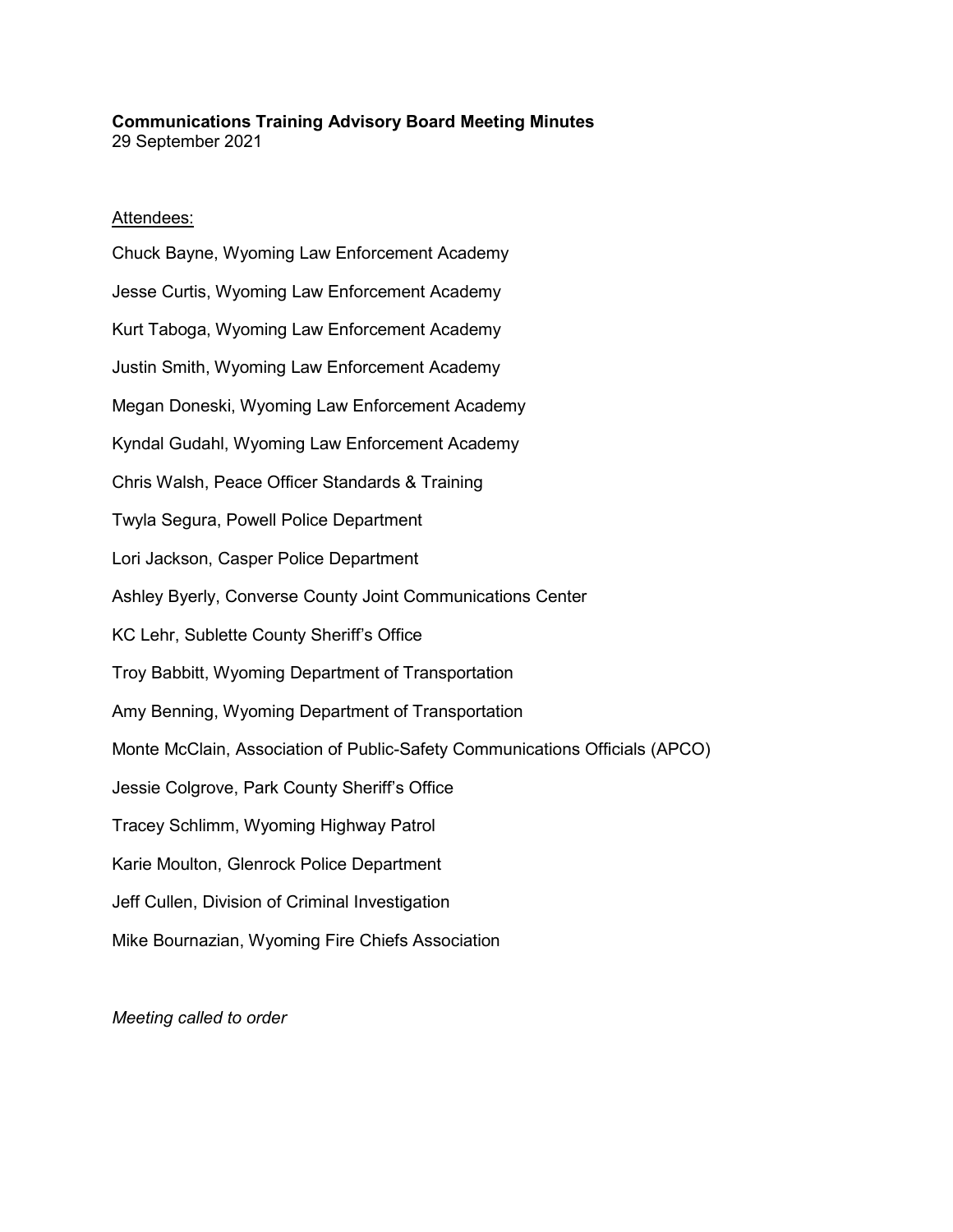Vote to approve the minutes from March 2021 meeting

- Motion: Monte McClain
- Second: Lori Jackson
- Vote: All aye, none opposed

# New Business

Director Chuck Bayne presented the Communications Basic Survey

Survey was prompted by complaints of redundant training by the time dispatchers made it to basic training.

Members of the Board reviewed results of past JTA – is it still relevant?

- Out of 50, 33 are still valid
- 12 are completed in NCIC terminal training
- 5 are not relevant and should be removed

Then, an online survey was sent out regarding the training objectives of Communications Basic

- Ashley Byerly collected the survey responses
- Change clearly needs to happen, as there is a lot of redundancy
- Overall positive feedback from agencies regarding this effort
- Map reading, telephone procedures, radio procedures all largely covered by agencies
- Ethics, stress management, crisis intervention not generally covered by agencies

With the JTA review and training objectives survey completed, now we have a starting point from which to update the Communications Basic curriculum.

While Basic Law does not appear in the JTA, previous committee believed it was still important for dispatchers to be aware of.

• As we determine which training objectives to include moving forward, topics like this are something to consider.

The Academy will still develop curriculum and put together online courses.

• Those training objectives will not be pushed on to the agencies.

There should be an increased focus on practicals that can be completed at the agency.

Question from Twyla Segura: Is the schedule for the B Basic set in stone?

Answer from Jesse Curtis: It was borne out of a need during COVID, but the initial move to online started in 2019. The only change in this B Basic schedule is the removal of NCIC.

Monte McClain: People across the state agree that current Basic setup is "checking a box" – most dispatchers have training by the time they arrive at the Academy.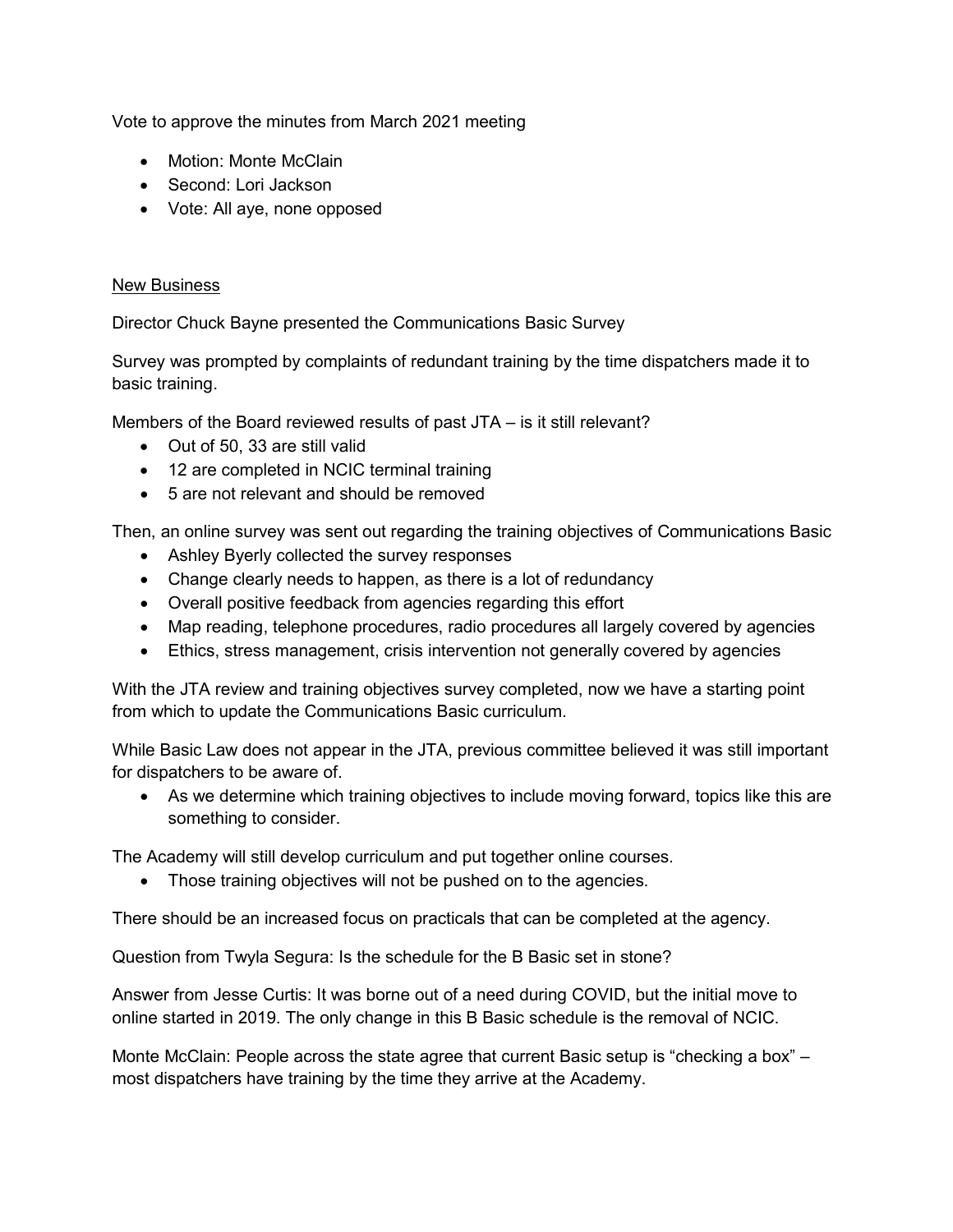General consensus is in-person training is better than online.

KC Lehr noted the generational gap in who prefers online vs in-person training. He likes online training because it reduces cost and time away from the agency.

Chuck Bayne: What's more important? Opportunity for networking or timely, convenient training? There is a tradeoff.

Lori Jackson: Smaller agencies seem more concerned about the networking aspect. There is a way to network online. Lori noted that she is the only person from her Basic class who is still a dispatcher.

• Can't do cookie-cutter training for dispatchers. Each center is run differently and has different equipment. For Lori's agency, Basic is "checking a box", as Monte mentioned.

Chuck Bayne: Who is willing to assist in a review of training objectives?

- Karie Moulton
- Monte McClain
- Lori Jackson
- KC Lehr

Aimee Binning: There have been requests for training for dispatch center supervisors and administrators – something to consider as training is updated.

Lori Jackson: Has there been discussion about bringing back the Communications Supervisor Conference?

Chuck Bayne: The conference was stopped due to dwindling numbers, less interest. It was hard for supervisors to get away to participate. APCO became more active, and supervisors participated in their conferences instead.

Jesse Curtis presented the new Communications Basic schedule

- Classes selected for online learning are those that are declarative knowledge, previously lectures
- On campus topics have not changed

Jesse Curtis presented the CRI-TAC update

- CRI-TAC (Collaborative Reform Initiative Technical Assistance Center) is a subsidiary of IACP (International Association of Chiefs of Police)
- Consultants did an on-site here at the Academy, during which they interviewed staff and spoke with local agencies.
- The consultants are looking at training methodologies, testing.
- The report CRI-TAC is producing should be completed in December 2021.